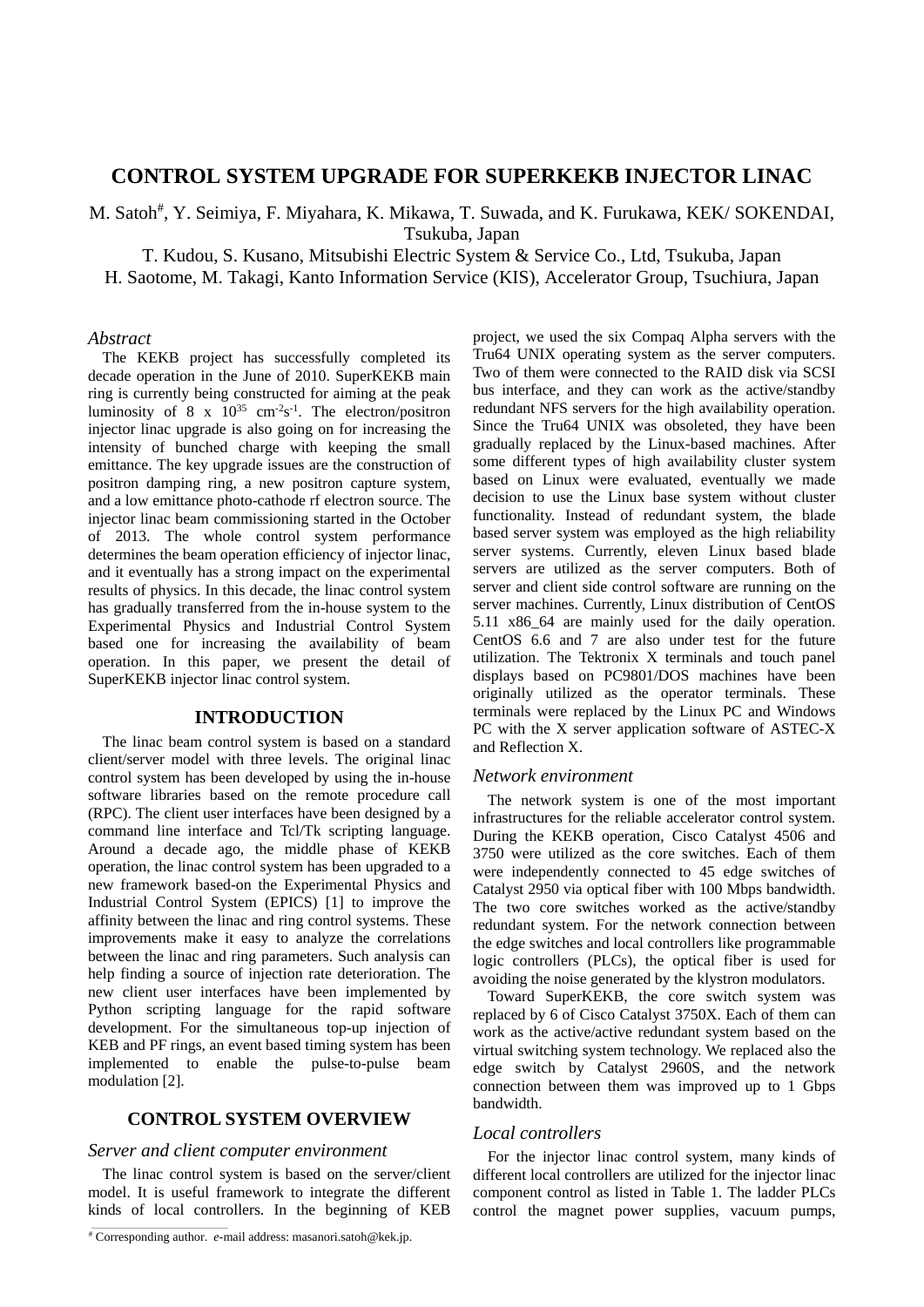Table 1: List of local controllers used for the linac control system.

| Devices        | Accelerator           | # of local  |
|----------------|-----------------------|-------------|
|                | components (# of      | controllers |
|                | components)           |             |
| VME64x         | Event based timing    | 25          |
|                | system (MRF EVG-      |             |
|                | 230, EVR-230RF)       |             |
| PLC            | Magnet (363)          | 59          |
|                | Vacuum (333)          | 26          |
|                | Klystron $(5)$        | 5           |
|                | Charge interlock      | 3           |
| <b>Network</b> | Magnet $(105)$        | 105         |
| attached power |                       |             |
| supply         |                       |             |
| Linux based    | Profile monitor (100) | 30          |
| PLC            |                       |             |
| Embedded       | Klystron (66)         | 66          |
| Linux          |                       |             |
| Data logger    | Temperature (690)     | 28          |
| Oscilloscope   | <b>BPM</b> (90)       | 23          |
| NIM modules    | Timing watchdog (15)  | 15          |
| Total          |                       | 385         |

vacuum gate valves, and safety related signals. About one hundred seventy CAMAC and VME based timing delay modules have been replaced by the 25 event timing modules based on VME64x bus for the pulse-to-pulse beam modulation. The reduction of number of timing modules improves the system reliability. The PLCs used for the klystron modulators have gradually replaced by the new embedded controller of Armadillo [3]. The EPICS Input/Output controller (IOC) can run on it. The Windows based digital oscilloscope as the BPM data acquisition system will be upgraded to a new module based on VME bus for aiming at the high measurement precision less than  $10 \mu m$  in the near future [4].

#### **EPICS ENVIRONMENT**

#### *Overview*

In the linac control system, the EPICS IOCs were originally implemented with the base R3.14.9 for wrapping the existing in-house control system. Table 2 shows the number of IOCs for each subsystem. During this stage, the EPICS process variables (PVs) are just communicating with the existing system based on RPC when the software access any PVs. Toward higher

Table 2: Number of EPICS IOCs used for each subsystem.

| Subsystem   | # of ICOs      |
|-------------|----------------|
| Safety      | 2              |
| Monitor     | 48             |
| RF          | 57             |
| Magnet      | 19             |
| Vacuum      |                |
| Operation   | 3              |
| Timing      | 21             |
| Temperature | $\mathfrak{D}$ |
| Total       | 153            |

reliability, the server applications were remodeled for the direct communication between the IOCs and local controllers by EPICS base R3.14.12.

#### *Alarm system*

The independent in-house alarm applications were originally developed and utilized for each subsystems. For the comprehensive alarm management, we adopted the EPICS Control System Studio (CSS) [5] alarm 3.0.0 together with PostgreSQL 9.1.4 as a backend database engine. Currently, around 1000 PVs are registered for the CSS alarm. Figure 1 shows the Python based graphical user interface (GUI) indicating the current alarm status. In this figure, the upper half shows the summary of current alarm status. When the subgroup contains any alarmed PVs, the background color of corresponding subgroup name turns red. The bottom half shows the list of alarmed PVs in the same figure. The more detailed historical list of alarmed PVs can be also displayed in the other windows. Since the total number of registered PVs will be increased toward SuperKEKB operation, we will evaluate the speed performance and the robustness of CSS alarm with the large number of PVs.

| <b>Linac Alarm Status</b>       |                                   |
|---------------------------------|-----------------------------------|
| RF                              | <b>Vacuum</b>                     |
| <b>BPM</b>                      | <b>Magnet</b>                     |
| <b>Timing</b>                   | <b>Temperature</b>                |
| <b>Safety</b>                   | <b>Others</b>                     |
| <b>Current Alarm: 48</b>        | Last Message: 2015-04-27 18:33:04 |
| <b>LIRESB 4:POWER</b>           | LIBERKL 52:POWER                  |
| LIIRF:KL 54:POWER               | <b>LIIRE:KL 51:POWER</b>          |
| LIIRF:KL 55:POWER               | <b>LIIRF:KL 53:POWER</b>          |
| LIRF:KL 56:POWER                | <b>LIIRF:KL 57:POWER</b>          |
| LIIRF:KL 43:POWER               | LIIRF:KL 42:POWER                 |
| Check Thuse 2015/04/28 08:47:02 | <b>Connection Status:</b><br>Oult |

Figure 1: Example of EPICS CSS alarm status GUI.

### *Data archiver system*

For the linac original control system, we developed the simple data logging tools recording the parameters into a text file. Some different kinds of logging data viewers were developed for each parameter group. After the implementation of EPICS based control system, we employed the EPICS channel archiver and CSS archiver 3.2.2 together with PostgreSQL 9.1.4/9.3.3 as the data logging system. The total number of PVs handled for each archiver is 44063 as shown in Table 3. The daily disk space consumptions are around 2 GB and 4.5 GB for channel and CSS archiver, respectively.

The web based data browser is utilized for the CSS archiver though the standard java based viewer is used for the channel archiver. The web based one was developed by using Flex 4.6, PHP 5.3.6, and Amfphp 1.9. It can provide the easy access to archiver data from the any client devices including mobile one. It has the functions of correlation plot, multiple vertical axes, PV name search, and autocomplete for the effective parameter analysis.

The disk space consumption of CSS archiver is larger than that of channel archiver since the PostgreSQL is used as a backend database. In addition, the data retrieve speed of CSS archiver is slower than that of channel archiver. For improving these issues, the pg\_reorg option was